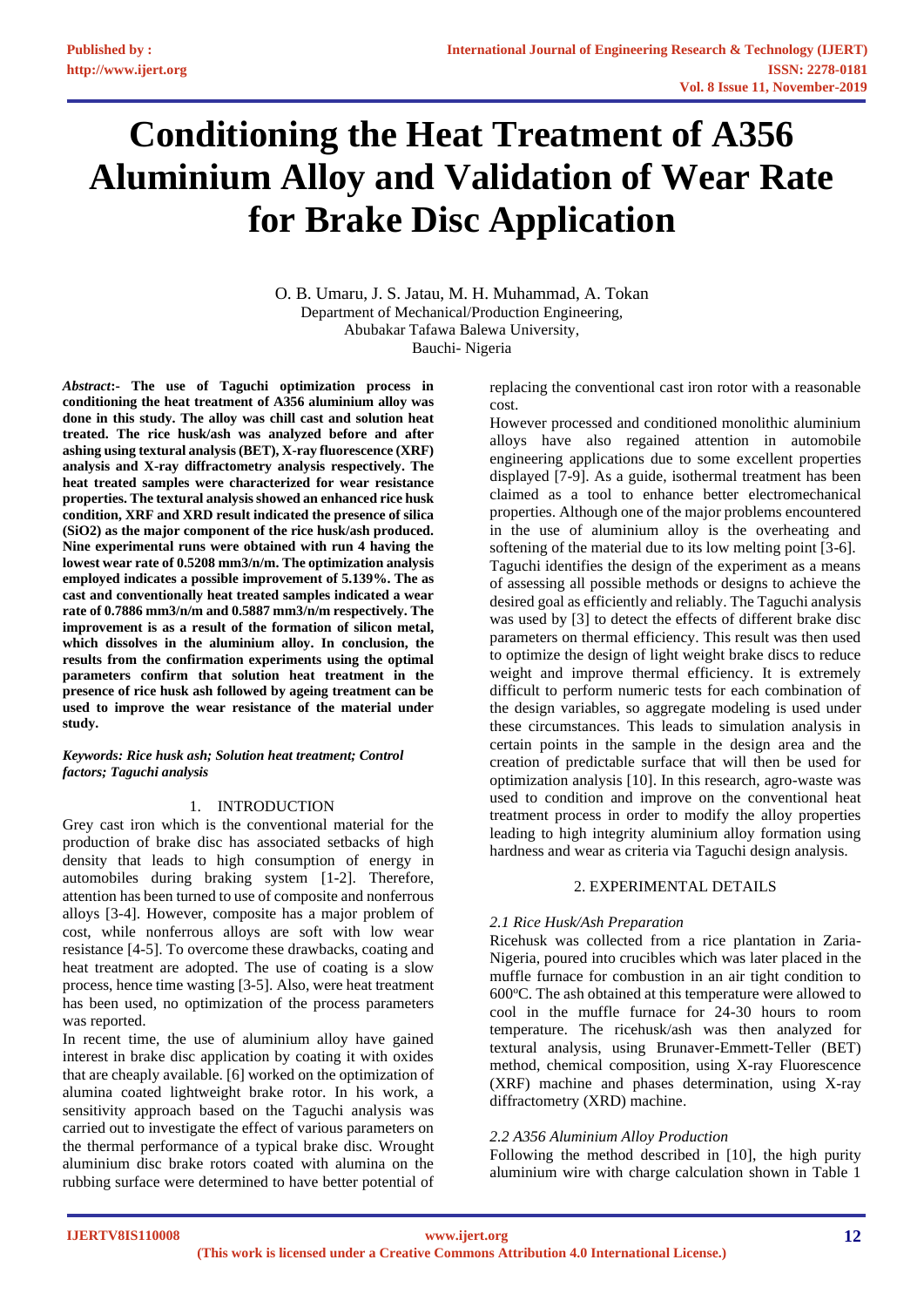was melted in a muffle resistance furnace that was allowed to heat to  $750^{\circ}$ C. The crucible was then removed from the furnace, and the alloying elements added before returning to the furnace for further 30 minutes, during which the furnace

temperature will have raised to 800 °C for superheat to occur. Elemental sodium (0.01% Na) was then added and stirred thoroughly before pouring into the produced mold.

Table 1: Charge calculation (wt. %) of the proposed chill cast A356 aluminium alloy

| ∽    | $\sim$ 11<br>--- | ມ           |      |  |
|------|------------------|-------------|------|--|
| Wt.% | $\sim$<br>2.03   | 50<br>טכ. י | U.4J |  |

Source: [11]

*2.3 Experimental Design of the Heat Treatment Process*

L9-Taguchi design was employed to optimize the chosen key factors namely: solution heat treatment (SHT) temperature and time, and ageing temperature and time, in relation to the response which are hardness and wear rate. Table 2 shows the levels of the factors used in the experiment

| Table 2: Levels of the Factors used in the Experiment |       |     |     |       |  |  |
|-------------------------------------------------------|-------|-----|-----|-------|--|--|
| Control factor                                        | level |     |     |       |  |  |
|                                                       |       |     |     | units |  |  |
|                                                       |       |     |     |       |  |  |
| A: SHT temperature                                    | 500   | 540 | 580 | °∩    |  |  |
| B: SHT time                                           | 30    | 60  | 90  | mins  |  |  |
| C: AGEING temperature                                 | 160   | 180 | 200 | °C    |  |  |
| D: AGEING time                                        | 60    | 120 | 180 | mins  |  |  |

Nine experiments were performed as illustrated in Table 3 according to the Taguchi design of experiment with 4 factors and 3 levels of each factor. In each case, three experimental runs was conducted in order to obtain an average value.

Table 3: L9 Taguchi Matrix of the Heat Treatment Process

| Expt.          |                     | Factors    |                     |            |
|----------------|---------------------|------------|---------------------|------------|
| No.            | <b>SHT</b>          | SHT        | Ageing              | Ageing     |
|                | tempt $(^{\circ}C)$ | time (min) | tempt $(^{\circ}C)$ | Time (min) |
|                | 500                 | 30         | 160                 | 60         |
| $\overline{c}$ | 500                 | 60         | 180                 | 120        |
| 3              | 500                 | 90         | 200                 | 180        |
| $\overline{4}$ | 540                 | 30         | 180                 | 180        |
| 5              | 540                 | 60         | 200                 | 60         |
| 6              | 540                 | 90         | 160                 | 120        |
| 7              | 580                 | 30         | 200                 | 120        |
| 8              | 580                 | 60         | 160                 | 180        |
| 9              | 580                 | 90         | 180                 | 60         |

# *2.4 Conditioning the Heat Treatment Process of the Alloy Using the Taguchi Design Obtained*

The A356 aluminium alloy were embedded in a steel pot containing the rice husk ash. The steel pot was tightly sealed with clay cover to prevent the escape of carbon and unwanted furnace gas from entering the steel pot during heating. Solution heat treatment was then performed at temperatures of  $(500, 540 \text{ and } 580^{\circ}\text{C})$  and time of  $(30, 60 \text{)}$ and 90 mins). The A356 aluminium alloy was immediately removed from the steel box and quenched in warm water ( $60^{\circ}$ C) followed by ageing at temperatures of (160, 180 and 200 $^{\circ}$ C) for ageing times of (60, 120 and 180 mins) as presented in Table 3.

In order for large number of variables to be studied with a smaller number of experiment, Taguchi utilizes an orthogonal array from the design of experiment theory. The conclusions drawn from these small scaled experiment become valid over the entire region of the experiment conducted by setting the control factors [12]. Orthogonal array is not new in design of experiment, but Taguchi have

simplified the use of orthogonal array and there corresponding linear graphs to fit specific conditions of the analysis. Example of standard orthogonal; arrays are L4, L8, L12, L16, L32 and L64 all of these at 2 levels, and L9, L18 and L27, all at 3 and 2 levels. L16 and L32 are modified at 4 levels, while L25 is used at 5 levels [13].

The total degrees of freedom has to be computed in order to select an orthogonal array to be used in the experiment. The degrees of freedom can be defined as the number of comparisms between these process parameters that will determine the better level and specifically how much better it is. After determining the degree of freedom, an appropriate orthogonal array is then selected to fit the specific task.

One difference between Taguchi and other optimal process is the use of a signal to noise ratio. The idea here is that apart from maximizing the mean (signal), it is also important to minimize the process variations (noise) which are both achievable using the S/N ratio [14]. Determining the effect of each factor on the responses will involve calculating the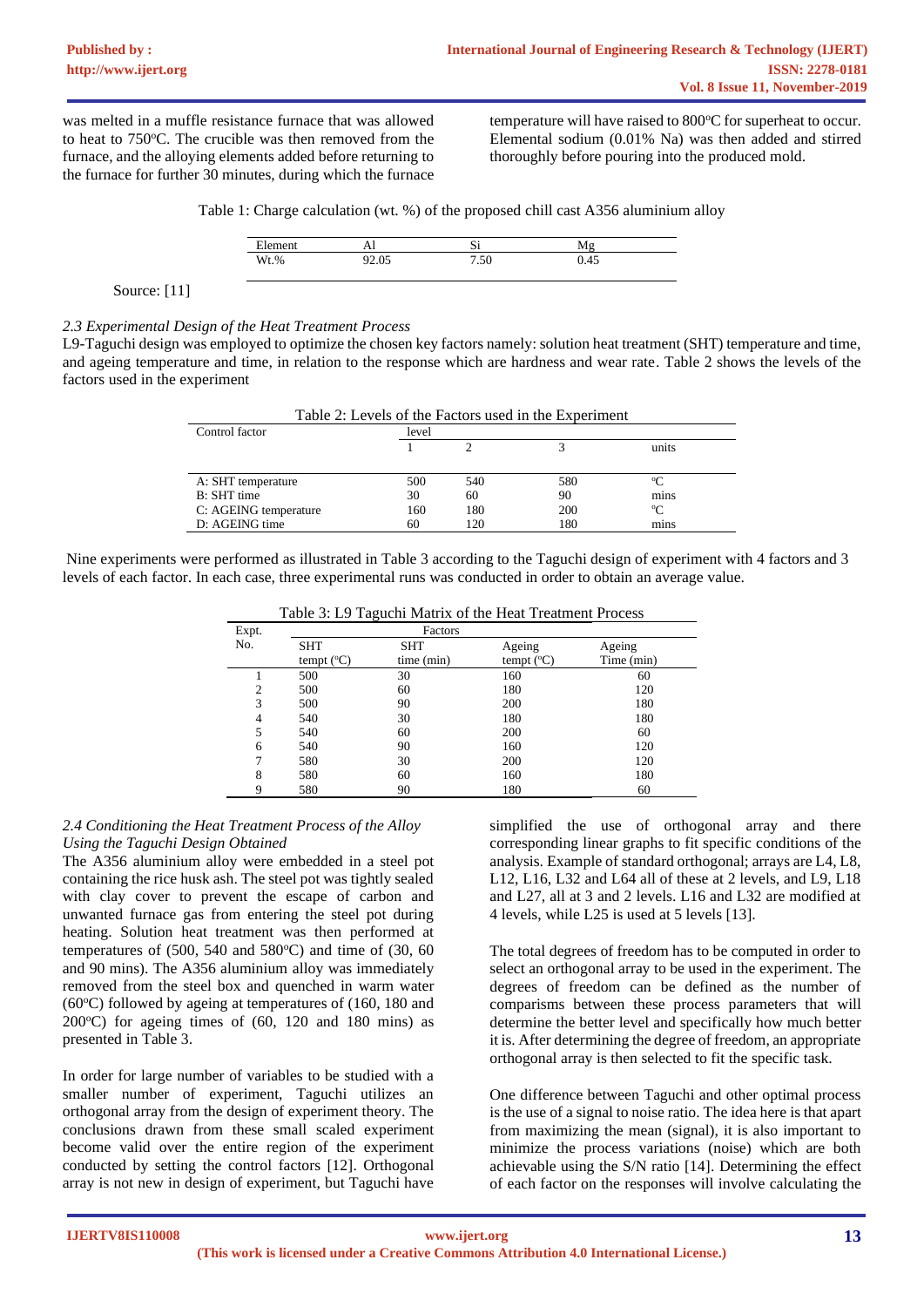S/N ratio of each factor. The signals indicated that the sensitivity of the experiment output to the noise factors were measured from its effect on the average responses and the noise. Selecting the required S/N ratio depends on the mean square deviation (MSD) for analyzing repeated results. The

MSD which is consistent with Taguchi quality objective combines variation around the given target [15-16]. The relationships existing among the observed results, MSD and S/N ratio are summarized below

$$
MSD = \frac{\left( (Y_1 - \overline{Y})^2 + (Y_2 - \overline{Y})^2 + \dots + (Y_n - \overline{Y})^2 \right)}{n}
$$
 ... For nominal is better  
\n
$$
MSD = \frac{\left( Y_1^2 + Y_2^2 + \dots + Y_n^2 \right)}{n}
$$
 ... For smaller is better  
\n
$$
MSD = \frac{\left( \frac{1}{Y_1^2} + \frac{1}{Y_2^2} + \dots + \frac{1}{Y_n^2} \right)}{n}
$$
 ... For bigger is better  
\n
$$
MSD = \frac{n}{(3)}
$$

Where:  $Y =$ Observed data,  $\overline{Y} =$  Average of the observed data and  $n =$  Number of observations

Analysis of variance, ANOVA is generally used in studying the relationships existing amongst the sampled data. It makes it possible to analyze the difference between two or more sample means. The ANOVA is achieved by subdividing the total sum of squares. One way ANOVA is the simplest case. Generally, ANOVA is similar to regression as it is used in investigating and modelling the relationship existing between a response variable and the independent variables [17].

From the S/N analysis and mean response characteristics, the optimum levels of the control factors can be calculated. Hence, the predicted mean of quality characteristics can be calculated using the relationship below [18].

$$
S_{opt} = \overline{Y} + (\overline{A_2} - \overline{Y}) + (\overline{B}_1 - \overline{Y}) + (\overline{C}_1 - \overline{Y})
$$
(5)

Where:  $Y = \text{Total average of performance characteristics}$ (in this case, corresponding to all the  $27 (9x3)$  readings,  $A_2$  $B_1$  and  $C_1$  are the average values of the materials wear, friction and hardness

 $S_{opt}$  = Predicted mean of the Al-Si-Mg alloys wear,

friction and hardness at optimum conditions

The optimization allows the industrial user to easily repeat with negligible error the optimal condition and process parameters in achieving the desired properties. It searches for a combination of factor levels that can satisfy the conditions of the individual factors and responses. The final step involves predicting and verifying the improvement in terms of responses, using the optimal conditions of the process parameters.

### *2.5 Wear Rate Analysis of the Heat Treated Samples*

The wear analysis was carried out on the surface of the samples using a ball on disc Anton Paar GmbH tribometer. This test was conducted according to ASTM G190-15 and ASTM G115-10 standards. In this test, a fixed ball-shaped body (stainless steel) is loaded on top of the rotating disclower specimen (A356 aluminium alloy) under the following conditions load of 5N, speed of 250rpm, distance of 7.95m and a dwell time of 1minute in accordance with literature [7]. All the test was performed at room temperature and under unidirectional (clockwise) motion.

# 3. RESULTS AND DISCUSSION

#### *3.1 Textural Analysis (BET) of the Rice Husk Ash Used*

The textural analysis was done in a Nova station B instrument, using Nitrogen gas at an exit temperature of  $250^{\circ}$ C and time of 3 hours. The sample volume was 1cc with a weight of 0.12g and time of analysis was 114.9 minutes. Figure 1 show the data reduction parameters using the DA method in a nitrogen gas at a temperature of 77.350 k, 16.200 A° cross section and a liquid density of 0.808g/cc. From the analysis in Figure 1, it is evident that at a smaller diameter, the pore volume remain unchanged while at a bigger diameter beyond 1600nm pore diameter, volume increases drastically indicating a high peak of 0.1300 cc/mm/g. However, at an increased pore diameter of the ash, the volume decreased drastically corresponding to 6000 nm pore diameter. This also indicate that rice husk of higher diameter within the matrix have higher diffusion rate which means enhanced rice husk condition or property.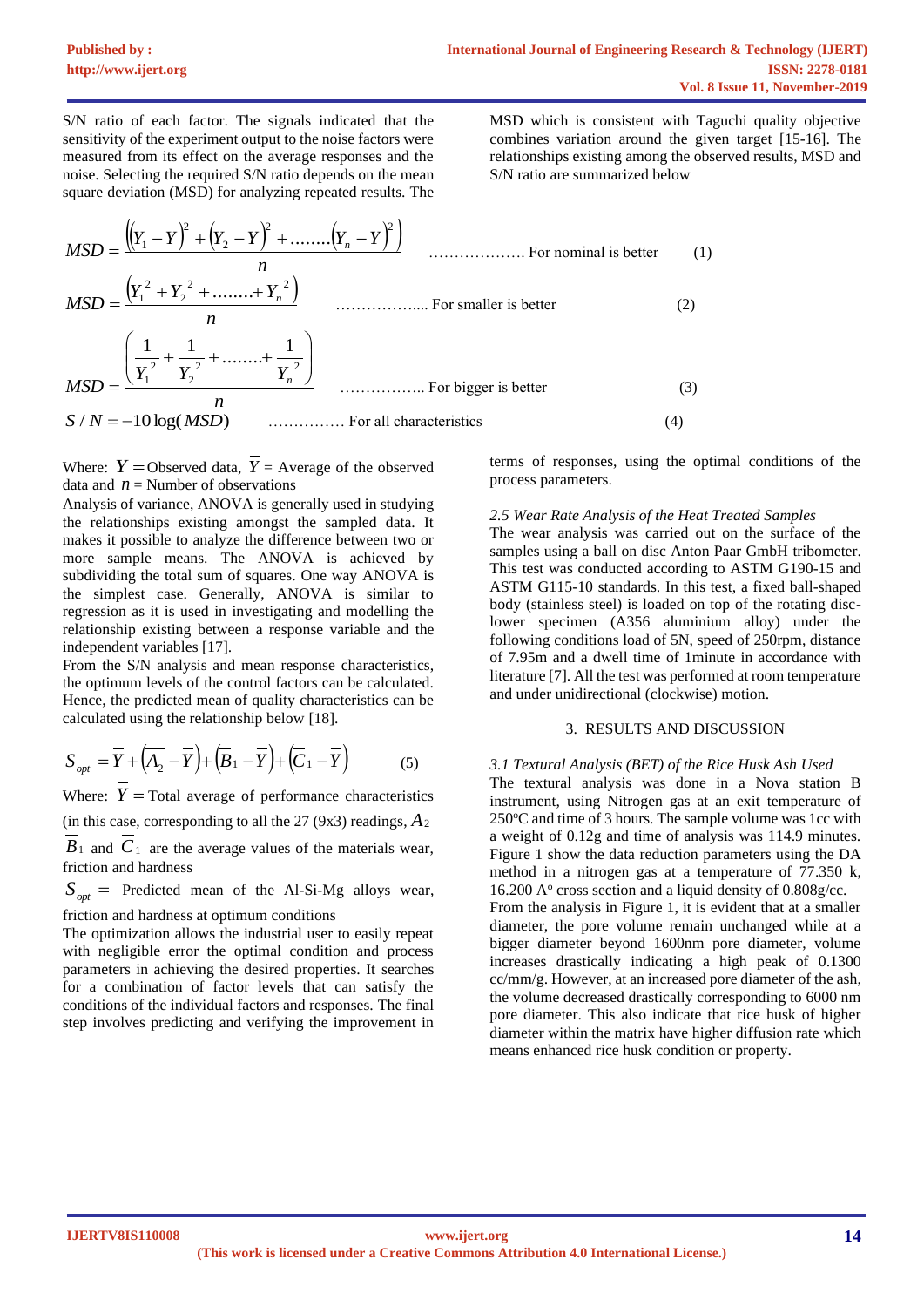

Figure 1: Data reduction parameters using the DA method

Equally, the surface area, pore volume and pore size using the textural analysis have been comprehensively summarized in plate 1. The surface area data using various method range from  $1.344 \times 10^4 \text{m}^2/\text{g}$  (Lagmore surface data) to 8.714x10  $\text{m}^2/\text{g}$  (DFT cumulative surface area), pore volume from  $9.279 \times 10^{-3}$ cc/g (SF method) to  $5.757 \times 10^{-2}$ cc/g (HK method) and pore size from 1.847nm (HK method) to 6.538nm (DR method).<br>**Area-Volume Summary** 

|                                                                   |                                                                                                                                              | Data Reduction Parameters Data                                  |                                                |                                            |                       |
|-------------------------------------------------------------------|----------------------------------------------------------------------------------------------------------------------------------------------|-----------------------------------------------------------------|------------------------------------------------|--------------------------------------------|-----------------------|
| t-Method<br><b>BJH/DH</b> method<br>DR method<br><b>HK</b> method | Thermal Transpiration: on<br>Calc. method: de Boer<br>Moving pt. avg.: off<br>Affinity coefficient (B): 0.3300<br>Tabulated data interval: 1 | Eff. mol. diameter (D): 3.54 Å                                  |                                                | Eff. cell stem diam. (d): 4.0000 mm        |                       |
| SF method<br>DFT method                                           | Tabulated data interval: 1<br>Calc. Model: N2 at 77 K on carbon (slit pore, NLDFT equilibrium model)                                         |                                                                 |                                                |                                            |                       |
|                                                                   | Rel. press. range: 0,0000 - 1,0000                                                                                                           |                                                                 |                                                | Moving pt. avg: off                        |                       |
| Adsorbate                                                         | Nitrogen<br>Molec. Wt.: 28.013<br>Critical Temp.: 126.200 K                                                                                  | Temperature<br><b>Cross Section:</b><br><b>Critical Press.:</b> | 77.350K<br>$16.200 \; \text{kg}$<br>33.500 atm | <b>Liquid Density:</b><br>SuperCritic. K.: | $0.808$ g/cc<br>1.000 |
| Adsorbent                                                         | Carbon<br>DR. Exp (n): 2.000                                                                                                                 |                                                                 |                                                |                                            |                       |

|                  | 2.272e+02 m <sup>3</sup> /a |
|------------------|-----------------------------|
|                  | 4.183e+02 m <sup>2</sup> /a |
|                  | 1.344e+04 m <sup>2</sup> /g |
|                  | 4.271e+02 m <sup>2</sup> /a |
|                  | 4.532e+02 m3/g              |
|                  | 4.183e+02 m <sup>2</sup> /g |
|                  | 4.150e+02 m <sup>2</sup> /g |
|                  | 8.714e+01 m <sup>2</sup> /g |
| Pore Volume Data |                             |
|                  | 2.111e-01 cc/g              |
|                  | 2.158e-01 cc/a              |
|                  | .475e-01 cc/a               |
|                  | 5.757e-02 cc/g              |
|                  | 9.279e-03 cc/g              |
|                  | 1.056e-01 cc/g              |
| Pore Size Data   |                             |
|                  | 2.100e+00 nm                |
|                  | 2.427e+00 nm                |
|                  | 6.538e+00 nm                |
|                  | $3.000e + 00$ nm            |
|                  | 1.847e+00 nm                |
|                  | 3.479e+00 nm                |
|                  | 2.647e+00 nm                |

Plate 1: Area-Volume summary of the textural analysis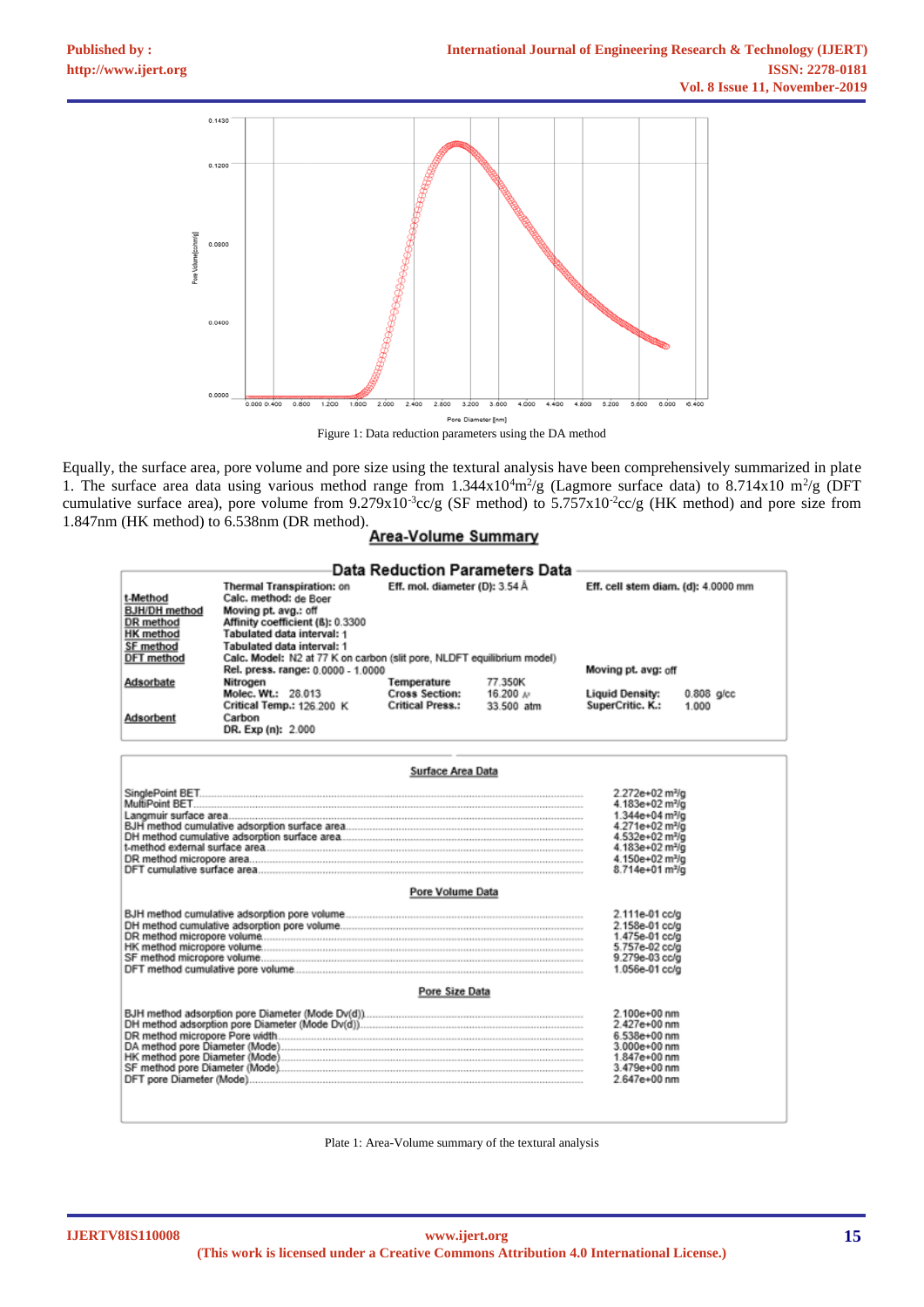*3.2 XRF Analysis of the Rice Husk/Ash Used in these Study* The XRF analysis as shown in Tables 4-6 indicated that the rice husk without ashing had  $SiO<sub>2</sub>$  composition of 27.3418%, which increased to 63.166% after ashing and 79.3412% after usage in the heat treatment of the metal. Other detectives in their study was  $K_2O$  ranging from 0.9702 to 1.0682% respectively and some other traces of oxides.

|     |                                | Table 4: XRF Analysis of Rice Husk used in this study |
|-----|--------------------------------|-------------------------------------------------------|
| S/N | Component                      | Mass $(\%)$                                           |
| 1.  | SiO <sub>2</sub>               | 27.3418                                               |
| 2.  | $P_2O_5$                       | 0.4863                                                |
| 3.  | K <sub>2</sub> O               | 0.9702                                                |
| 4.  | CaO                            | 0.2634                                                |
| 5.  | MnO                            | 0.0496                                                |
| 6.  | Fe <sub>2</sub> O <sub>3</sub> | 0.2097                                                |
| 7.  | NiO                            | 0.0434                                                |
| 8.  | SrO                            | 0.0405                                                |
| 9.  | Nb <sub>2</sub> O <sub>5</sub> | 0.0458                                                |
| 10. | MoO <sub>3</sub>               | 0.2209                                                |
| 11. | Ag <sub>2</sub> O              | 0.0210                                                |
| 12. | CdO                            | 0.1143                                                |
| 13. | $Sb_2O_5$                      | 0.0270                                                |
| 14. | HfO <sub>2</sub>               | 0.0003                                                |

| Table 4: XRF Analysis of Rice Husk used in this study |
|-------------------------------------------------------|
|-------------------------------------------------------|

| S/N | Component                      | Mass $(\%)$ |
|-----|--------------------------------|-------------|
| 1.  | SiO <sub>2</sub>               | 63.1660     |
| 2.  | $P_2O_5$                       | 0.4454      |
| 3.  | K <sub>2</sub> O               | 1.0682      |
| 4.  | MnO                            | 0.0783      |
| 5.  | Fe <sub>2</sub> O <sub>3</sub> | 0.2318      |
| 6.  | NiO                            | 0.0322      |
| 7.  | ZnO                            | 0.0047      |
| 8.  | SrO                            | 0.0450      |
| 9.  | Nb <sub>2</sub> O <sub>5</sub> | 0.0374      |
| 10. | MoO <sub>3</sub>               | 0.2160      |
| 11. | $Ag_2O$                        | 0.0209      |
| 12. | CdO                            | 0.0758      |
| 13. | $Sb_2O_5$                      | 0.0171      |
| 14. | HfO <sub>2</sub>               | 0.0002      |
| 15. | Ta <sub>2</sub> O <sub>5</sub> | 0.0008      |
| 16. | PbO                            | 0.0001      |

|  |  |  |  |  |  | Table 6: XRF Analysis of Rice Husk ash after heat treatment at $540^{\circ}C/60$ min/180 $^{\circ}C/180$ min |
|--|--|--|--|--|--|--------------------------------------------------------------------------------------------------------------|
|--|--|--|--|--|--|--------------------------------------------------------------------------------------------------------------|

| S/N | Component                      | Mass $(\%)$ |
|-----|--------------------------------|-------------|
| 1.  | SiO <sub>2</sub>               | 79.3412     |
| 2.  | $P_2O_5$                       | 0.4173      |
| 3.  | $K_2O$                         | 1.0159      |
| 4.  | CaO                            | 0.4058      |
| 5.  | MnO                            | 0.0809      |
| 6.  | Fe <sub>2</sub> O <sub>3</sub> | 0.1962      |
| 7.  | CuO                            | 0.0008      |
| 8.  | SrO                            | 0.0350      |
| 9.  | Nb <sub>2</sub> O <sub>5</sub> | 0.0382      |
| 10. | MoO <sub>3</sub>               | 0.1700      |
| 11. | Ag2O                           | 0.0196      |
| 12. | CdO                            | 0.1098      |

It was however observed that the total percentage of oxides determined by the XRF analysis was less than 100% implying that the machine could not detect further oxides. From literature, XRF study is known not to detect low atomic elements especially those elements lighter than sodium (Na) due to the limitation of the instrument and its low X-ray yield for the light elements [19-20]. It was also observed that the percentage silica increased with further ashing as depicted in Table 6, but with a lower impurity level which was also observed in the XRD analysis.

*3.3 XRD Analysis of the Rice Husk/Ash Used in these Study* The XRD spectrum of rice husk (Figure 2 and 3) showed a broad peak at the  $2\Theta$  value of  $22^{\circ}$ , a characteristics of silica in amorphous form which is almost absent in Figure 4. After ashing and heat treatment, the RHA samples were black with some gray particles, implying encapsulated carbon residues. Sharp XRD peaks of the rice husk at  $2\Theta$  values of  $26.6^\circ$ (Figures 2-4) indicates silica in the crystalline form. These reflection will give a corresponding d-value of 2.85 when used in Bragg's equation suggesting cristobalite form of reflections. These XRD peaks, therefore suggest that the rice husk used in these study has mixed phases of both forms of silica.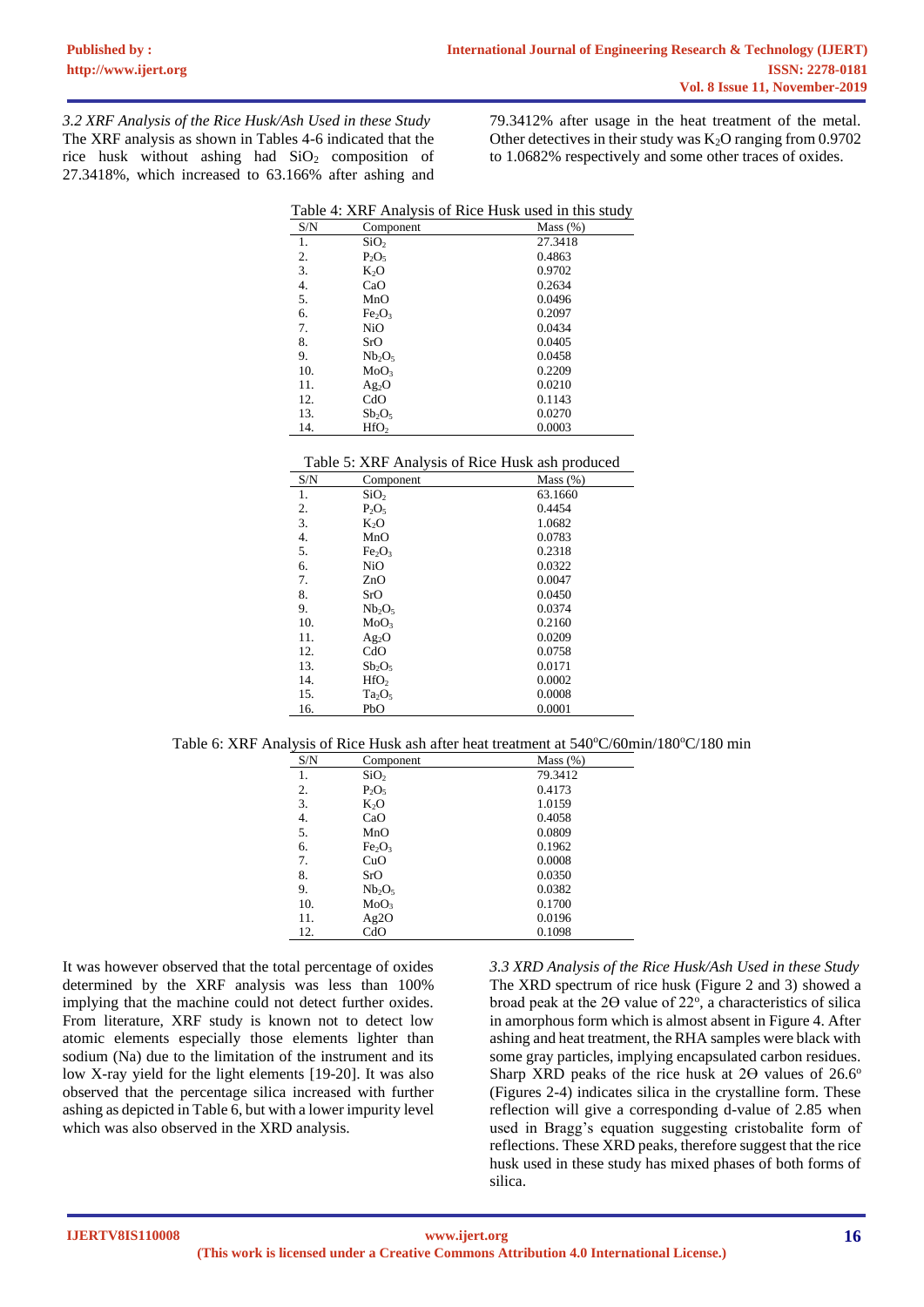

Figure 3: XRD analysis of rice husk ash produced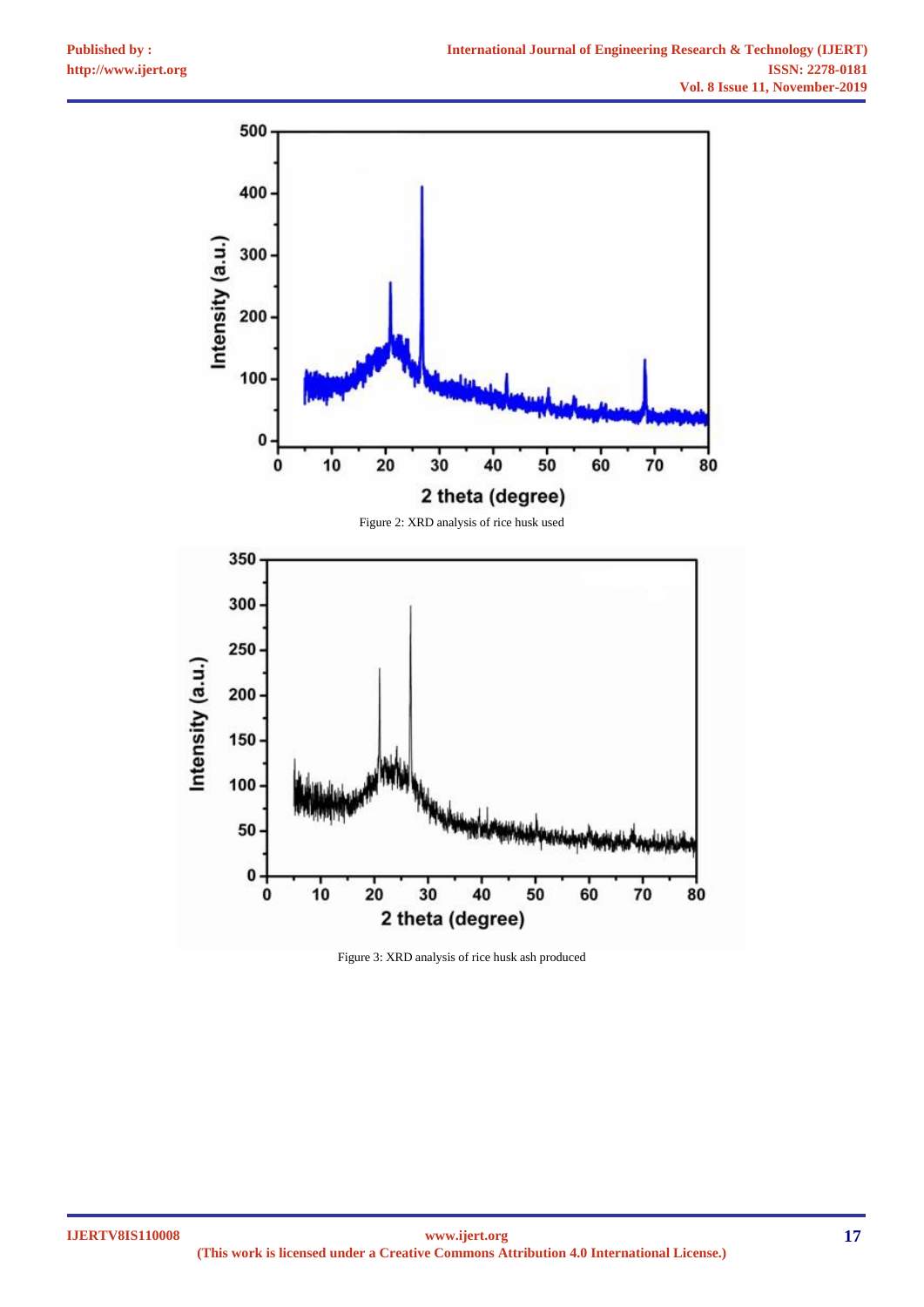

Figure 4: XRD analysis of rice husk ash after usage in heat treatment



**Figure 5: Combined XRD analysis of untreated (UTCRH) and treated (UCHR) ricehusk ash**

In accordance with literature however, at higher temperatures, the silica in RHA would consist of crystobalite and some tridymite phases because of melting of the surfaces of the ash silica particles and particles bonding together. In these work however, all the condition of the rice husk indicated peaks at 26.6° which was very predominant.

## *3.4 Wear Rate and Taguchi Analysis*

The control factors were selected as Solution Heat Treatment temperature (SHT tempt), Solution Heat Treatment time (SHT time), ageing temperature and ageing time. The levels of each factor used is as reported in Table 2 and positioned in an L9 Taguchi design. The effect of the control factors on wear rate of the studied A356 aluminium alloy in the absence and presence of carbonized rice husk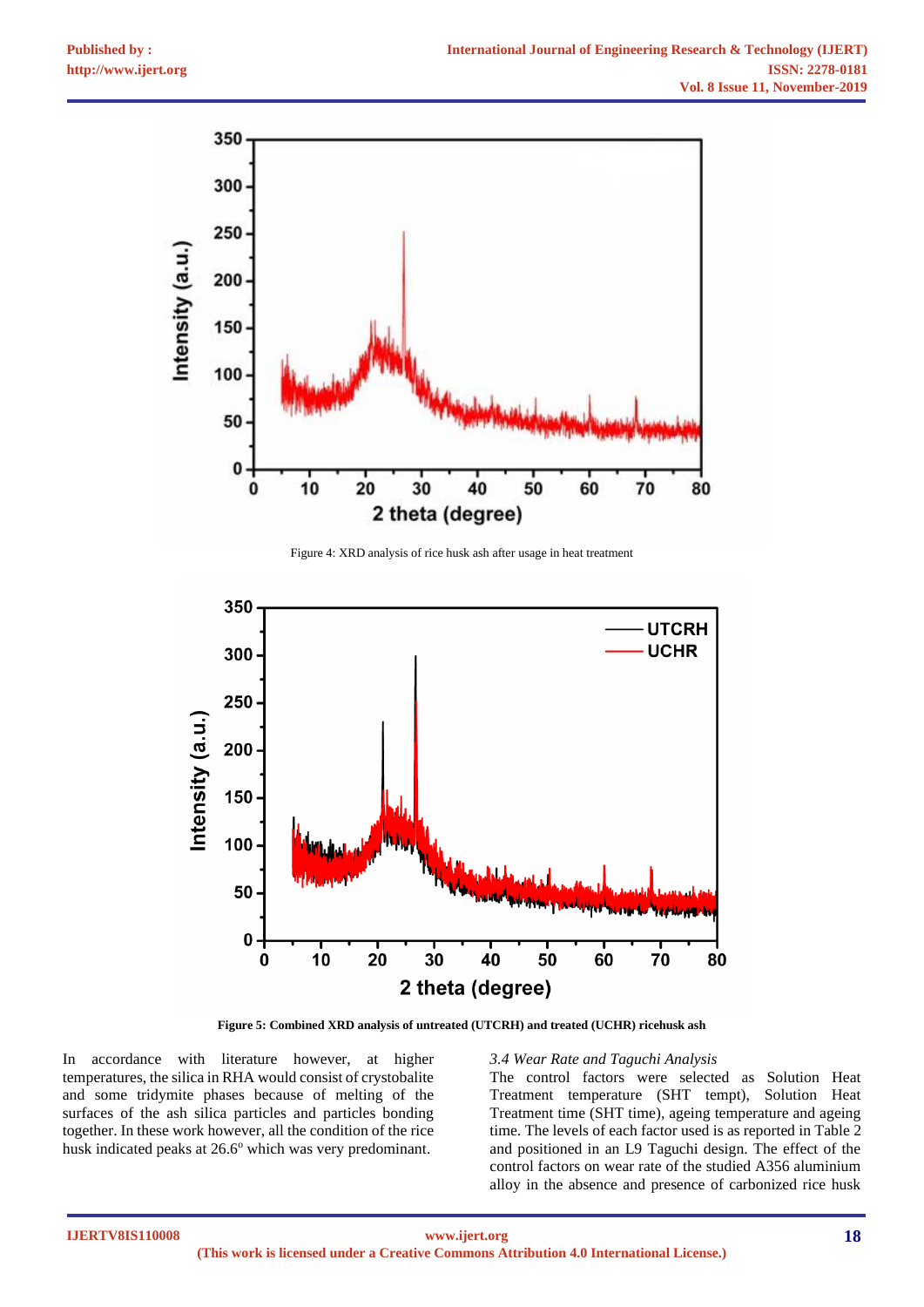was studied. Each run was repeated at least three times and the average wear rate value was recorded with S/N ratio. The S/N ratio was calculated using the condition been smaller is the better.

*3.4.1 Wear Rate of the Alloy after Conditioning the Heat Treatment* 

The average mean wear rate values measured is presented in Table 7, while Table 8 shows the S/N response values. The results indicated that solution heat treatment time has the largest effect on the wear rate of the A356 aluminium alloy studied, followed by ageing temperature and ageing time. In this case, solution heat treatment temperature has the smallest effect on wear rate.

Table 7: Taguchi L9 orthogonal array, experimentally measured values of mean wear rate and their S/N ratio for conditioned A356 aluminium alloy

| Control factor levels |     |    |     | Mean wear rate value |                     |                  |
|-----------------------|-----|----|-----|----------------------|---------------------|------------------|
| Run                   |     |    |     |                      | Value ( $mm3/n/m$ ) | $S/N$ ratio (dB) |
|                       | 500 | 30 | 160 | 60                   | 0.5567              | 5.08758          |
|                       | 500 | 60 | 180 | 120                  | 0.5515              | 5.16909          |
|                       | 500 | 90 | 200 | 180                  | 0.5310              | 5.49811          |
|                       | 540 | 30 | 180 | 180                  | 0.5208              | 5.66658          |
|                       | 540 | 60 | 200 | 60                   | 0.5900              | 4.58296          |
|                       | 540 | 90 | 160 | 120                  | 0.5977              | 4.47033          |
|                       | 580 | 30 | 200 | 120                  | 0.5384              | 5.37790          |
|                       | 580 | 60 | 160 | 180                  | 0.5770              | 4.77648          |
|                       | 580 | 90 | 180 | 60                   | 0.5636              | 4.98058          |

| Table 8: S/N ratio response (dB) for wear rate in PCRH |                           |                 |                                |                    |  |  |  |  |  |  |  |
|--------------------------------------------------------|---------------------------|-----------------|--------------------------------|--------------------|--|--|--|--|--|--|--|
| Level                                                  | SHT temp( ${}^{\circ}C$ ) | SHT time (mins) | $AGEING$ temp( ${}^{\circ}C$ ) | AGEING time (mins) |  |  |  |  |  |  |  |
|                                                        | 5.252                     | 5.377           | 4.778                          | 4.884              |  |  |  |  |  |  |  |
|                                                        | 4.907                     | 4.843           | 5.272                          | 5.006              |  |  |  |  |  |  |  |
|                                                        | 5.045                     | 4.983           | 5.153                          | 5.314              |  |  |  |  |  |  |  |
| Main effect                                            | 0.345                     | 0.535           | 0.494                          | 0.430              |  |  |  |  |  |  |  |

The results were then analyzed to find a combination of factors that will provide the maximum wear rate. Figures 6a and 6b show the effect of control factors on the wear rate. It can be seen that the influence of SHT time and Ageing time is significant while SHT temperature and Ageing temperature are less significant. A fact which can also be concluded from the main effect values presented in Table 8.



Figure 6a: Effect of process parameters on mean response characteristics of A356 aluminium alloy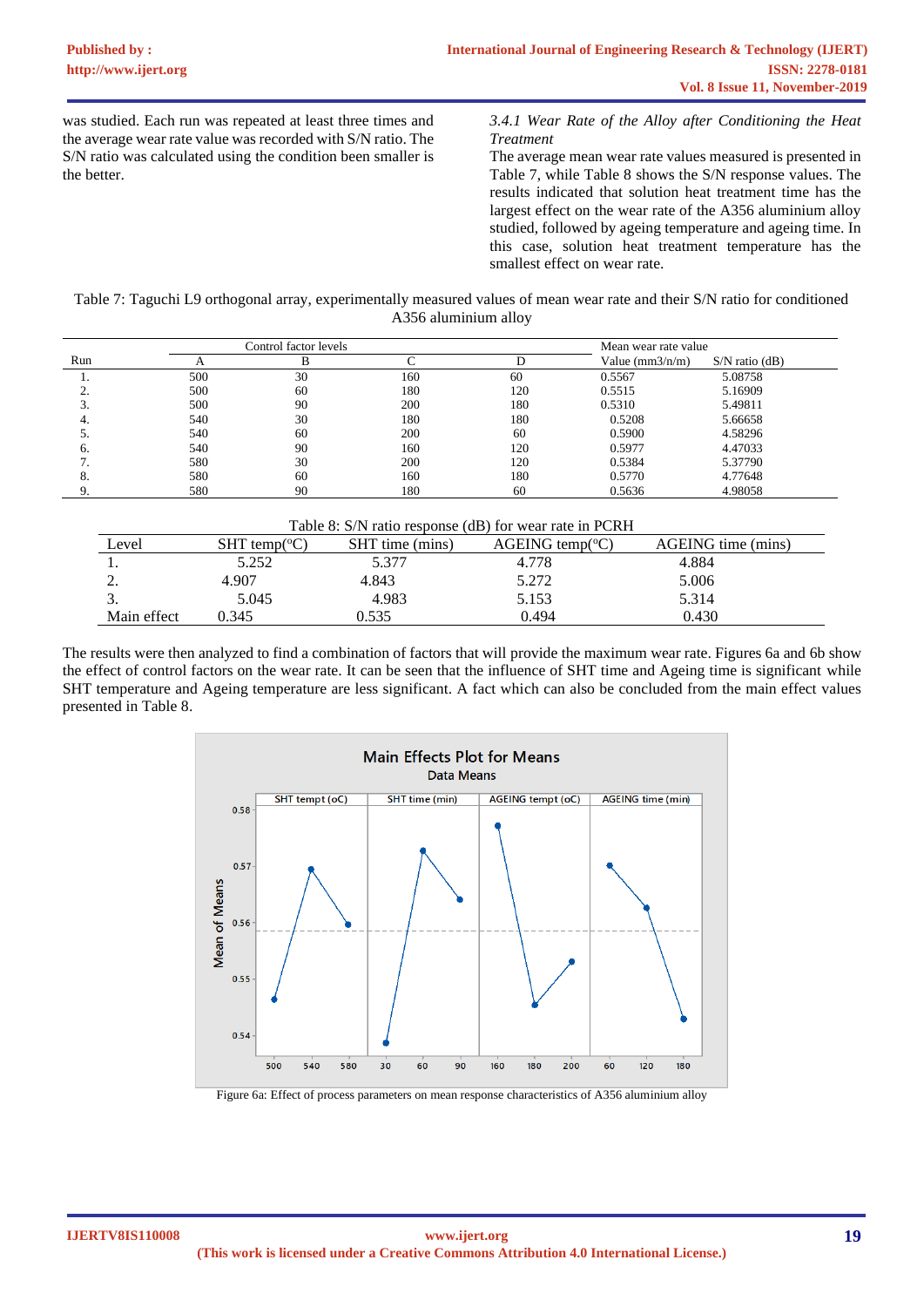

Figure 6b: Effect of process parameters on average S/N ratio of A356 aluminium alloy

#### **3.4.2 Prediction for Optimized Wear Rate Value of A356 Aluminium Alloy**

The heat treated alloy in the presence of carbonized rice husk has been shown to have a better wear rate as compared with the as cast and conventionally treated A356 aluminium alloy. In predicting the appropriate heat treatment conditions based on the mean of mean values of wear rate shown in Figures 6 a and b now becomes possible. Equally, analyzing the result have shown that a better wear rate can be obtained at levels A<sub>1</sub> (SHT temperature of 500°C), B<sub>1</sub> (SHT time of 30 minutes), C<sub>2</sub> (Ageing temperature of  $180^{\circ}$ C) and D<sub>3</sub> (Ageing time of 180 minutes).

## **3.4.3 Developing Model for Predicting the Optimal Wear Rate of conditioned A356 Aluminium Alloy** Let

 $H_{\text{mwpc}}$  = Predicted mean wear rate of conditioned samples

 $H_{S/Nnpc}$  = Predicted S/N ratios for wear rate of conditioned samples

*h*<sub>mwpc</sub> = Total average of wear rate performance characteristics [i.e. corresponding to all the 36 (9x4) readings in Table 7]

 $h$ <sub>S</sub> /  $_{Npc}$  = Total average of S/N ratio performance characteristics [i.e. corresponding to all the 36 (9x4) readings in Table 7]

 $A_1, B_1, C_2$  and  $D_3$  = The average values of the wear rate of conditioned samples with process parameters at their respective optimal levels.

Therefore,  
\n
$$
H_{\text{mwpc}} = \overline{h}_{\text{mwpc}} + (\overline{A}_1 - \overline{h}_{\text{mwpc}}) + (\overline{B}_1 - \overline{h}_{\text{mwpc}}) + (\overline{C}_2 - \overline{h}_{\text{mwpc}}) + (\overline{D}_3 - \overline{h}_{\text{mwpc}}) \quad \dots \dots \text{ (i)}
$$
\n
$$
H_{\text{S/Nmpc}} = \overline{h}_{\text{S/Nmpc}} + (\overline{A}_1 - \overline{h}_{\text{S/Nmpc}}) + (\overline{B}_1 - \overline{h}_{\text{S/Nmpc}}) + (\overline{C}_2 - \overline{h}_{\text{S/Nmpc}}) + (\overline{D}_3 - \overline{h}_{\text{S/Nmpc}}) \quad \dots \text{ (ii)}
$$

Equations (i) and (ii) can be used to predict the optimal mean and S/N values for wear rate of the conditioned alloy. It should however be noted in this study that assumptions are made on the bases that no interaction between any of the factors A, B, C and D exist.

#### **3.4.4 Confirmation of the Predicted Wear Rate Value of A356 Aluminium Alloy**

To evaluate the validity of the analysis, a statistical analysis based on the predicted S/N ratio and a set of experiments were conducted. Table 9 shows the comparisms between the predicted wear rate values and experimental results obtained.

Table 9: Comparisms between the predicted wear rate values and experimental results of conditioned heat treated samples

| Response<br>(mm3/n/m) | Level          | Predictive values<br>$S/N$ (dB)<br>Mean<br>$\text{(mm3/n/m)}$ |         | Experimental values<br>Mean<br>$S/N$ (dB)<br>$\text{(mm3/n/m)}$ |         | Percentage error<br>S/N<br>Mean |      | Improvement<br>Value %age |       |
|-----------------------|----------------|---------------------------------------------------------------|---------|-----------------------------------------------------------------|---------|---------------------------------|------|---------------------------|-------|
| WPCRH                 | $A_1B_1C_2D_3$ | 0.4977                                                        | 6.01155 | 0.4921                                                          | 6.15893 | 1.14                            | 2.39 | 0.0287                    | 5.139 |

**IJERTV8IS110008**